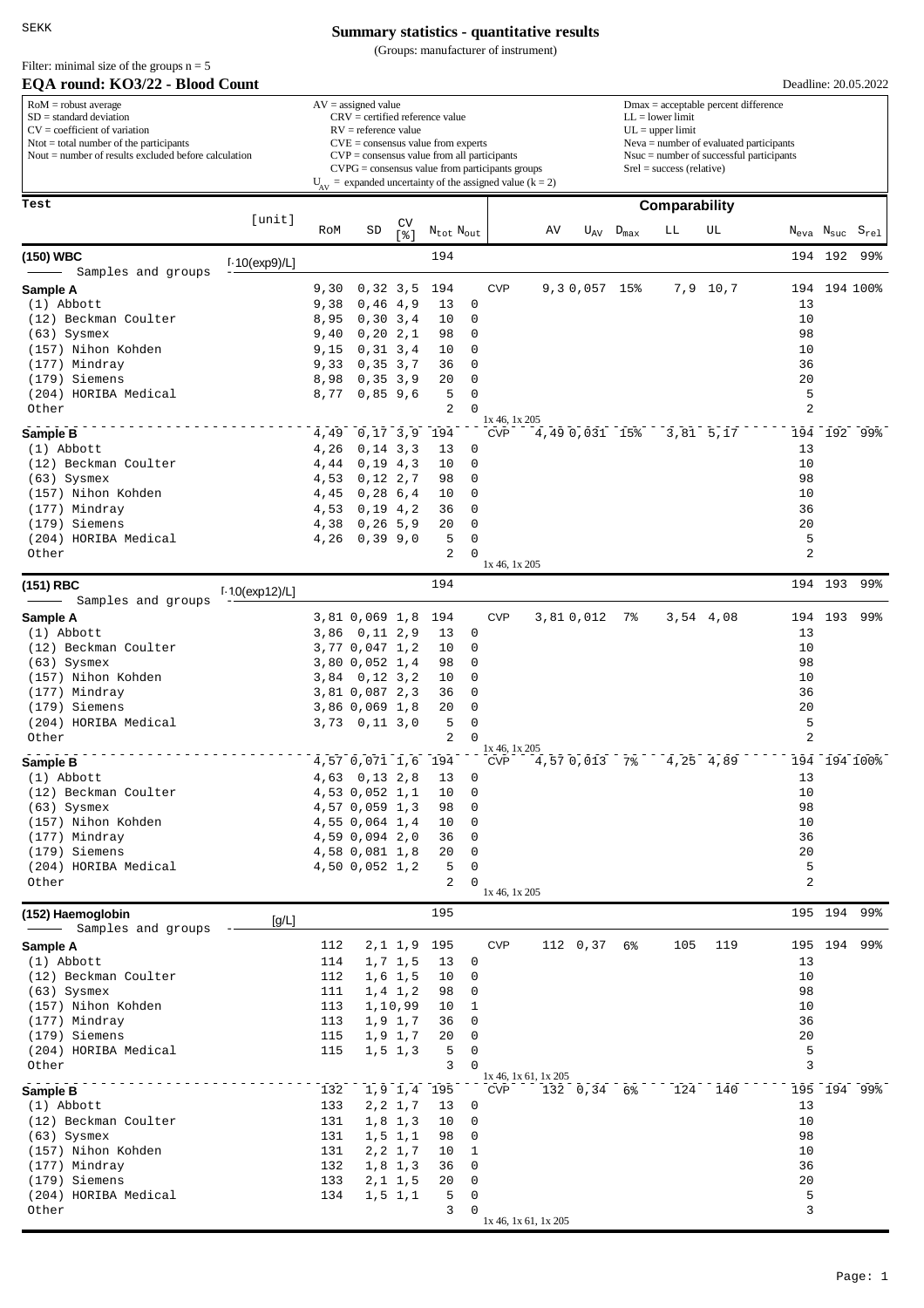(Groups: manufacturer of instrument)

# Filter: minimal size of the groups  $n = 5$

# **EQA round: KO3/22 - Blood Count**

| EQA round: KO3/22 - Blood Count       |                  |               |                                             |                      |                                   |                            |                             |     |               |                    |                                |              | Deadline: 20.05.2022 |         |                                                    |
|---------------------------------------|------------------|---------------|---------------------------------------------|----------------------|-----------------------------------|----------------------------|-----------------------------|-----|---------------|--------------------|--------------------------------|--------------|----------------------|---------|----------------------------------------------------|
| Test                                  |                  |               |                                             |                      |                                   |                            |                             |     |               |                    | Comparability                  |              |                      |         |                                                    |
|                                       | [unit]           | RoM           | SD                                          | CV<br>ខេ !           | $N_{\text{tot}}$ $N_{\text{out}}$ |                            |                             | AV  |               | $U_{AV}$ $D_{max}$ | LL                             | UL           |                      |         | $N_{\text{eva}}$ $N_{\text{suc}}$ $S_{\text{rel}}$ |
| (153) HCT                             | $[\cdot]$        |               |                                             |                      | 194                               |                            |                             |     |               |                    |                                |              |                      | 194 190 | 98%                                                |
| Samples and groups                    |                  |               |                                             |                      |                                   |                            |                             |     |               |                    |                                |              |                      |         |                                                    |
| Sample A<br>$(1)$ Abbott              |                  |               | 0,362 0,012 3,4<br>$0,362$ $0,014$ $3,9$    |                      | 194<br>13                         | 0                          | <b>CVP</b>                  |     |               |                    | 0,362,0022 10% 0,325 0,399     |              | 13                   | 194 191 | 98%                                                |
| (12) Beckman Coulter                  |                  |               | $0,346$ 0,005 1,6                           |                      | 10                                | 0                          |                             |     |               |                    |                                |              | 10                   |         |                                                    |
| $(63)$ Sysmex                         |                  |               | 0,367,0,007,1,9                             |                      | 98                                | 0                          |                             |     |               |                    |                                |              | 98                   |         |                                                    |
| (157) Nihon Kohden                    |                  |               | $0,351$ $0,029$ $8,2$                       |                      | 10                                | 1                          |                             |     |               |                    |                                |              | 10                   |         |                                                    |
| (177) Mindray                         |                  |               | $0,354$ $0,011$ $3,0$                       |                      | 36                                | $\mathbf 0$                |                             |     |               |                    |                                |              | 36                   |         |                                                    |
| (179) Siemens<br>(204) HORIBA Medical |                  |               | 0,371 0,014 3,7                             |                      | 20<br>5                           | 0<br>0                     |                             |     |               |                    |                                |              | 20<br>5              |         |                                                    |
| Other                                 |                  |               | $0,345$ $0,007$ $2,1$                       |                      | 2                                 | $\Omega$                   |                             |     |               |                    |                                |              | 2                    |         |                                                    |
|                                       |                  |               |                                             |                      |                                   |                            | $1x\,46, 1x\,205$           |     |               |                    |                                |              |                      |         |                                                    |
| Sample B<br>$(1)$ Abbott              |                  |               | 0,413 0,013 3,2 194                         |                      |                                   | 0                          |                             |     |               |                    | CVP 0,413,0024 10% 0,371 0,455 |              | 13                   |         | 194 192 99%                                        |
| (12) Beckman Coulter                  |                  |               | $0,411$ $0,012$ $2,9$<br>$0,394$ $0,01$ 2,6 |                      | 13<br>10                          | 0                          |                             |     |               |                    |                                |              | 10                   |         |                                                    |
| $(63)$ Sysmex                         |                  |               | 0,420,0,009,2,2                             |                      | 98                                | 0                          |                             |     |               |                    |                                |              | 98                   |         |                                                    |
| (157) Nihon Kohden                    |                  |               | $0,392$ $0,013$ $3,2$                       |                      | 10                                | 1                          |                             |     |               |                    |                                |              | 10                   |         |                                                    |
| (177) Mindray                         |                  |               | $0,408$ 0,009 2,4                           |                      | 36                                | $\mathbf 0$                |                             |     |               |                    |                                |              | 36                   |         |                                                    |
| (179) Siemens                         |                  |               | 0,415,0,013,3,1                             |                      | 20                                | 0                          |                             |     |               |                    |                                |              | 20                   |         |                                                    |
| (204) HORIBA Medical<br>Other         |                  |               | 0,397,0,007,1,9                             |                      | 5<br>2                            | $\mathsf 0$<br>$\Omega$    |                             |     |               |                    |                                |              | 5<br>$\overline{a}$  |         |                                                    |
|                                       |                  |               |                                             |                      |                                   |                            | 1x 46, 1x 205               |     |               |                    |                                |              |                      |         |                                                    |
| (154) MCV                             | [fL]             |               |                                             |                      | 194                               |                            |                             |     |               |                    |                                |              |                      | 194 193 | 99%                                                |
| Samples and groups                    |                  |               |                                             |                      |                                   |                            |                             |     |               |                    |                                |              |                      |         |                                                    |
| Sample A                              |                  | 94,9          |                                             | 3,0,3,2              | 194                               |                            | <b>CVP</b>                  |     | 94,9 0,53 10% |                    | 85,4                           | 105          |                      | 194 193 | 99%                                                |
| $(1)$ Abbott                          |                  | 94,3          |                                             | 1, 7, 1, 8           | 13                                | 0<br>0                     |                             |     |               |                    |                                |              | 13<br>10             |         |                                                    |
| (12) Beckman Coulter<br>$(63)$ Sysmex |                  | 91,7<br>96,4  |                                             | 1,8,2,0<br>$1,8$ 1,8 | 10<br>98                          | 0                          |                             |     |               |                    |                                |              | 98                   |         |                                                    |
| (157) Nihon Kohden                    |                  | 88,9          |                                             | 3, 2, 3, 6           | 10                                | 0                          |                             |     |               |                    |                                |              | 10                   |         |                                                    |
| (177) Mindray                         |                  | 93,0          |                                             | 2, 7, 3, 0           | 36                                | 0                          |                             |     |               |                    |                                |              | 36                   |         |                                                    |
| (179) Siemens                         |                  | 96,1          |                                             | 2,9,3,0              | 20                                | 0                          |                             |     |               |                    |                                |              | 20                   |         |                                                    |
| (204) HORIBA Medical                  |                  | 91,5          | 0,740,81                                    |                      | 5                                 | $\mathbf 0$                |                             |     |               |                    |                                |              | 5                    |         |                                                    |
| Other                                 |                  |               |                                             |                      | 2                                 | $\Omega$                   | 1x 46, 1x 205               |     |               |                    |                                |              | 2                    |         |                                                    |
| Sample B                              |                  | 90, 3         |                                             | $2,8$ 3, 1           | 194                               |                            | CVP                         |     | 90,3 0,49 10% |                    |                                | $81, 2$ 99,4 |                      |         | 194 194 100%                                       |
| $(1)$ Abbott                          |                  | 88,6          |                                             | $1, 5$ 1,6           | 13                                | 0                          |                             |     |               |                    |                                |              | 13                   |         |                                                    |
| (12) Beckman Coulter<br>$(63)$ Sysmex |                  | 86,9<br>91, 9 |                                             | $1,6$ 1,8<br>1,8,2,0 | 10<br>98                          | $\mathbf 0$<br>0           |                             |     |               |                    |                                |              | 10<br>98             |         |                                                    |
| (157) Nihon Kohden                    |                  | 86,1          |                                             | 3, 3, 3, 8           | 10                                | 0                          |                             |     |               |                    |                                |              | 10                   |         |                                                    |
| (177) Mindray                         |                  | 89,0          |                                             | $2, 4$ 2,8           | 36                                | 0                          |                             |     |               |                    |                                |              | 36                   |         |                                                    |
| (179) Siemens                         |                  | 90, 4         |                                             | 2, 3, 2, 5           | 20                                | 0                          |                             |     |               |                    |                                |              | 20                   |         |                                                    |
| (204) HORIBA Medical                  |                  | 88,1          |                                             | 1, 4, 1, 6           | 5<br>2                            | $\Omega$<br>$\overline{0}$ |                             |     |               |                    |                                |              | 5<br>2               |         |                                                    |
| Other                                 |                  |               |                                             |                      |                                   |                            | 1x 46, 1x 205               |     |               |                    |                                |              |                      |         |                                                    |
| (155) Platelets                       | $1.10$ (exp9)/L] |               |                                             |                      | 194                               |                            |                             |     |               |                    |                                |              |                      | 194 192 | 99%                                                |
| Samples and groups                    |                  |               |                                             |                      |                                   |                            | <b>CVP</b>                  |     |               |                    |                                |              |                      |         | 99%                                                |
| Sample A<br>$(1)$ Abbott              |                  | 304<br>283    |                                             | 15, 5, 0<br>14 4,9   | 194<br>13                         | 0                          |                             | 304 |               | $2,7$ 20%          | 243                            | 365          | 13                   | 194 193 |                                                    |
| (12) Beckman Coulter                  |                  | 294           |                                             | 10, 3, 4             | 10                                | 0                          |                             |     |               |                    |                                |              | 10                   |         |                                                    |
| $(63)$ Sysmex                         |                  | 308           |                                             | $9, 4$ $3, 1$        | 98                                | 0                          |                             |     |               |                    |                                |              | 98                   |         |                                                    |
| (157) Nihon Kohden                    |                  | 306           |                                             | 258,0                | 10                                | 0                          |                             |     |               |                    |                                |              | 10                   |         |                                                    |
| (177) Mindray<br>(179) Siemens        |                  | 308           |                                             | 17, 5, 6             | 36                                | 0                          |                             |     |               |                    |                                |              | 36                   |         |                                                    |
| (204) HORIBA Medical                  |                  | 289<br>310    |                                             | 21 7,3<br>9,6,3,1    | 20<br>5                           | 0<br>0                     |                             |     |               |                    |                                |              | 20<br>5              |         |                                                    |
| Other                                 |                  |               |                                             |                      | 2                                 | $\Omega$                   |                             |     |               |                    |                                |              | 2                    |         |                                                    |
|                                       |                  | 234           |                                             |                      | 13 5,5 194                        |                            | 1x 46, 1x 205<br><b>CVP</b> |     | 234 2,3 20%   |                    | 187                            | 281          |                      |         | 194 193 99%                                        |
| Sample B<br>$(1)$ Abbott              |                  | 215           |                                             | 13, 6, 1             | 13                                | 0                          |                             |     |               |                    |                                |              | 13                   |         |                                                    |
| (12) Beckman Coulter                  |                  | 229           |                                             | $7, 1$ 3, 1          | 10                                | 0                          |                             |     |               |                    |                                |              | 10                   |         |                                                    |
| $(63)$ Sysmex                         |                  | 237           |                                             | 8,6,3,6              | 98                                | 0                          |                             |     |               |                    |                                |              | 98                   |         |                                                    |
| (157) Nihon Kohden                    |                  | 236           |                                             | 18 7,6               | 10                                | 0                          |                             |     |               |                    |                                |              | 10                   |         |                                                    |
| (177) Mindray                         |                  | 239           |                                             | $11 \t4.6$           | 36                                | 0                          |                             |     |               |                    |                                |              | 36                   |         |                                                    |
| (179) Siemens<br>(204) HORIBA Medical |                  | 210<br>237    |                                             | 19 8,9<br>5, 2, 2, 2 | 20<br>5                           | 0<br>0                     |                             |     |               |                    |                                |              | 20<br>5              |         |                                                    |
| Other                                 |                  |               |                                             |                      | 2                                 | $\Omega$                   |                             |     |               |                    |                                |              | 2                    |         |                                                    |
|                                       |                  |               |                                             |                      |                                   |                            | $1x$ 46, $1x$ 205           |     |               |                    |                                |              |                      |         |                                                    |
| (156) RDW                             | [%]              |               |                                             |                      | 174                               |                            |                             |     |               |                    |                                |              |                      | 168 163 | 97%                                                |
| Samples and groups                    |                  |               |                                             |                      |                                   |                            |                             |     |               |                    |                                |              |                      | 168 164 | 98%                                                |
| Sample A<br>$(1)$ Abbott              |                  | 16,1<br>14,9  | 0,63,3,9<br>0,88,5,9                        |                      | 174<br>12                         |                            | 0 CVPG                      |     | 14,9 0,62 10% |                    |                                | 13,4 16,4    | 12                   |         |                                                    |
| (12) Beckman Coulter                  |                  | 17,2          | $0, 25$ 1,5                                 |                      | 10                                |                            | 0 CVPG                      |     | $17, 2$ 0,20  | $10\%$             | 15,4                           | 19           | 10                   |         |                                                    |
| $(63)$ Sysmex                         |                  | 16, 3         | 0, 26, 1, 6                                 |                      | 89                                |                            | 1 CVPG                      |     | 16,30,068     | 10 <sub>8</sub>    | 14,6                           | 18           | 89                   |         |                                                    |
| (157) Nihon Kohden                    |                  | 14,7          |                                             | 1, 3, 9, 1           | 8                                 |                            | 0 CVPG                      |     | 14,7 1,0 10%  |                    |                                | 13,2 16,2    | 8                    |         |                                                    |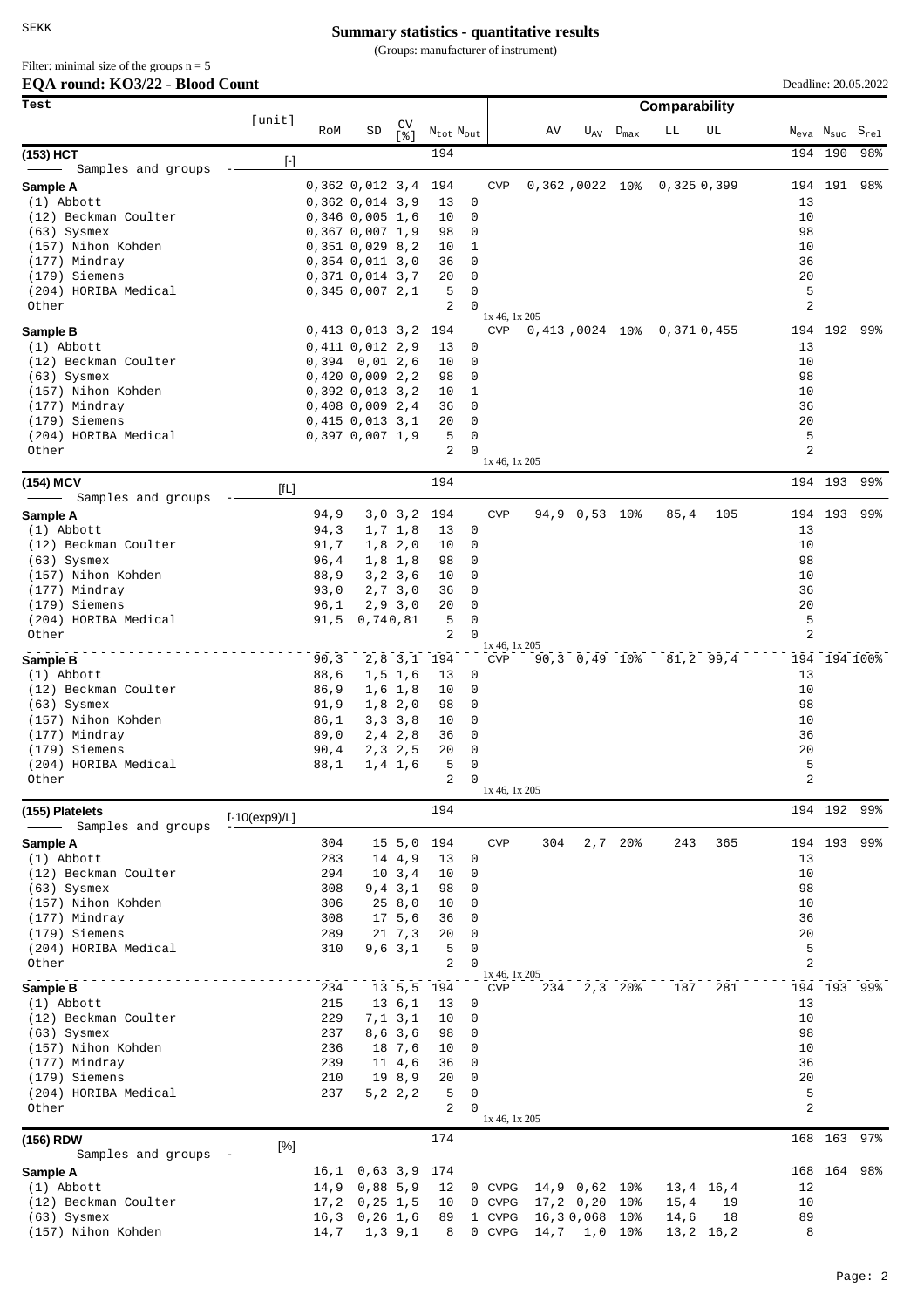(Groups: manufacturer of instrument)

**EQA round: KO3/22 - Blood Count** Filter: minimal size of the groups  $n = 5$ 

| EQA round: KO3/22 - Blood Count           |                     |               |                                      |            |                                   |                                         |                                   |                              |                            |               |                          |             |         | Deadline: 20.05.2022                               |
|-------------------------------------------|---------------------|---------------|--------------------------------------|------------|-----------------------------------|-----------------------------------------|-----------------------------------|------------------------------|----------------------------|---------------|--------------------------|-------------|---------|----------------------------------------------------|
| Test                                      | [unit]              |               |                                      |            |                                   |                                         |                                   |                              |                            | Comparability |                          |             |         |                                                    |
|                                           |                     | RoM           | SD                                   | CV<br>[응]  | $N_{\text{tot}}$ $N_{\text{out}}$ |                                         | AV                                |                              | $U_{\rm AV}$ $D_{\rm max}$ | LL            | UL                       |             |         | $N_{\text{eva}}$ $N_{\text{suc}}$ $S_{\text{rel}}$ |
| (156) RDW                                 | $[\%]$              |               |                                      |            | 174                               |                                         |                                   |                              |                            |               |                          |             | 168 163 | $97$ %                                             |
| - Samples and groups<br>Sample A          |                     |               | 16,1 0,63 3,9 174                    |            |                                   |                                         |                                   |                              |                            |               |                          |             |         | 168 164 98%                                        |
| (177) Mindray                             |                     |               | $15,9$ 0,52 3,3                      |            | 31                                | 0 CVPG                                  |                                   | 15,9 0,23 10%                |                            |               | 14,3 17,5                | 31          |         |                                                    |
| (179) Siemens                             |                     |               | $15,7$ 0,54 3,5                      |            | 18                                | 0 CVPG                                  |                                   | 15,7 0,31 10%                |                            |               | 14,1 17,3                | 18          |         |                                                    |
| Other                                     |                     |               |                                      |            | 6<br>$\Omega$                     |                                         | 1x 46, 4x 204, 1x 205             |                              |                            |               |                          | $\mathbf 0$ |         |                                                    |
| Sample B                                  |                     |               | 14,0 0,42 3,0 174                    |            |                                   |                                         |                                   |                              |                            |               |                          |             |         | 168 165 98%                                        |
| $(1)$ Abbott<br>(12) Beckman Coulter      |                     | 12,9<br>14,6  | 0,88,6,8<br>$0, 24$ 1,7              |            | 12<br>10                          | 0 CVPG<br><b>CVPG</b><br>$\overline{0}$ |                                   | 12,9 0,62 10%<br>$14,6$ 0,19 | 10%                        |               | 11,6 14,2<br>13,1 16,1   | 12<br>10    |         |                                                    |
| $(63)$ Sysmex                             |                     | 14,0          | 0,22,1,6                             |            | 89                                | 1 CVPG                                  |                                   | 14 0,059                     | 10 <sup>°</sup>            |               | 12,6 15,4                | 89          |         |                                                    |
| (157) Nihon Kohden                        |                     | 13,4          |                                      | 1, 3, 9, 4 | 8                                 | 0 CVPG                                  |                                   | $13, 4$ 0,96                 | $10\%$                     |               | 12 14,8                  | 8           |         |                                                    |
| (177) Mindray<br>(179) Siemens            |                     | 14,3          | 0,22,1,6<br>$14, 1$ 0, 49 3, 5       |            | 31<br>18                          | 0 CVPG<br>0 CVPG                        |                                   | 14,30,099<br>14,1 0,29 10%   | 10 <sup>°</sup>            |               | 12,8 15,8<br>12,6 15,6   | 31<br>18    |         |                                                    |
| Other                                     |                     |               |                                      |            | 6<br>$\Omega$                     |                                         |                                   |                              |                            |               |                          | $\mathbf 0$ |         |                                                    |
|                                           |                     |               |                                      |            |                                   |                                         | 1x 46, 4x 204, 1x 205             |                              |                            |               |                          |             |         |                                                    |
| (157) MPV<br>Samples and groups           | [fL]                |               |                                      |            | 172                               |                                         |                                   |                              |                            |               |                          |             | 164 161 | 98%                                                |
| Sample A                                  |                     | 10, 2         | 0,69,6,8                             |            | 172                               |                                         |                                   |                              |                            |               |                          |             | 164 163 | 99%                                                |
| $(1)$ Abbott                              |                     | 6,15          | 0,75                                 | 12         | 10                                | 0 CVPG                                  |                                   | $6,15$ 0,58 18%              |                            |               | 5,04 7,26                | 10          |         |                                                    |
| (12) Beckman Coulter                      |                     | 8,71          | 0, 30, 3, 5                          |            | 10                                | 0 CVPG                                  |                                   | 8,71 0,23                    | 18%                        |               | 7,14 10,3                | 10          |         |                                                    |
| $(63)$ Sysmex<br>(157) Nihon Kohden       |                     | 10, 5<br>7,75 | 0, 27, 2, 6<br>0,96                  | - 12       | 88<br>7                           | 0 CVPG<br>0 CVPG                        |                                   | 10,50,070<br>7,75 0,94 18%   | 18%                        |               | 8,61 12,4<br>$6,35$ 9,15 | 88<br>7     |         |                                                    |
| (177) Mindray                             |                     | 10, 2         | 0,55,5,3                             |            | 33                                | 0 CVPG                                  |                                   | $10, 2 \quad 0, 23$          | 18%                        |               | 8,36 12,1                | 33          |         |                                                    |
| (179) Siemens                             |                     |               | $10,9$ 0,83 7,7                      |            | 16                                | 0 CVPG                                  |                                   | 10,9 0,51 18%                |                            |               | 8,93 12,9                | 16          |         |                                                    |
| Other                                     |                     |               |                                      |            | $\Omega$<br>8                     |                                         | 1x 46, 2x 179/703, 4x 204, 1x 205 |                              |                            |               |                          | 0           |         |                                                    |
| Sample B                                  |                     |               | $10, 1$ 0,85 8,4 172                 |            |                                   |                                         |                                   |                              |                            |               |                          |             |         | 164 161 98%                                        |
| $(1)$ Abbott                              |                     | 6,16          | 0,92                                 | 15         | 10                                | 0 CVPG                                  |                                   | 6,16 0,71 18%                |                            |               | 5,05 7,27                | 10          |         |                                                    |
| (12) Beckman Coulter<br>$(63)$ Sysmex     |                     | 8,61<br>10,4  | 0,35,4,0<br>0,42,4,0                 |            | 10<br>88                          | 0 CVPG<br>0 CVPG                        |                                   | 8,61 0,27<br>10,4 0,11 18%   | 18%                        |               | 7,06 10,2<br>8,52 12,3   | 10<br>88    |         |                                                    |
| (157) Nihon Kohden                        |                     | 7,50          | 1,2                                  | -16        | 7                                 | 0 CVPG                                  | 7,5                               | 1,2                          | 18%                        |               | 6,15 8,85                | 7           |         |                                                    |
| (177) Mindray                             |                     | 10,4          | 0,68,6,5                             |            | 33                                | 0 CVPG                                  |                                   | $10, 4$ 0,29                 | 18%                        |               | 8,52 12,3                | 33          |         |                                                    |
| (179) Siemens<br>Other                    |                     |               | $10,8$ 0,90 8,4                      |            | 16<br>8<br>$\Omega$               | 0 CVPG                                  |                                   | 10,8 0,55 18%                |                            |               | 8,85 12,8                | 16<br>0     |         |                                                    |
|                                           |                     |               |                                      |            |                                   |                                         | 1x 46, 2x 179/703, 4x 204, 1x 205 |                              |                            |               |                          |             |         |                                                    |
| (158) PDW [%]<br>Samples and groups       | [%]                 |               |                                      |            | 30                                |                                         |                                   |                              |                            |               |                          | 24          | 21      | 88%                                                |
| Sample A                                  |                     | 28,9          | 18                                   | 63         | 30                                |                                         |                                   |                              |                            |               |                          | 24          | 22      | $92\%$                                             |
| (12) Beckman Coulter                      |                     | 16, 9         | 0, 37, 2, 2                          |            | 7                                 | 0 CVPG                                  | 16,9                              | 0,36 15%                     |                            |               | 14,3 19,5                | 7           |         |                                                    |
| (157) Nihon Kohden<br>(179) Siemens       |                     | 17,5<br>49,8  | 0,89,5,1                             | $7.2$ 14   | 7<br>10 <sup>1</sup>              | 0 CVPG<br>0 CVPG                        | 49,8                              | 17,5 0,86 15%                | $5, 5$ 15%                 | 42,3          | 14,8 20,2<br>57, 3       | 7<br>10     |         |                                                    |
| Other                                     |                     |               |                                      |            | 6<br>0                            |                                         |                                   |                              |                            |               |                          | 0           |         |                                                    |
| Sample B                                  |                     | 27,4          |                                      | 16 59      | 30                                |                                         | 1x 46, 2x 179/703, 2x 204, 1x 205 |                              |                            |               |                          | 24          |         | 21 88%                                             |
| (12) Beckman Coulter                      |                     | 16,8          | 0,150,88                             |            | 7                                 | 0 CVPG                                  |                                   | 16,8 0,14 15%                |                            |               | 14,2 19,4                | 7           |         |                                                    |
| (157) Nihon Kohden                        |                     | 17,0          | 0,82,4,8                             |            | 7                                 | 0 CVPG                                  |                                   | 17 0,79                      | 15%                        |               | 14,4 19,6                | 7           |         |                                                    |
| (179) Siemens<br>Other                    |                     | 46,0          |                                      | 6,6 14     | 10<br>6<br>0                      | <b>CVPG</b><br>$\mathbf{0}$             | 46                                |                              | $5,1$ 15%                  |               | $39,1$ $52,9$            | 10<br>0     |         |                                                    |
|                                           |                     |               |                                      |            |                                   |                                         | 1x 46, 2x 179/703, 2x 204, 1x 205 |                              |                            |               |                          |             |         |                                                    |
| (165) PDW [fL]<br>Samples and groups      | [fL]                |               |                                      |            | 88                                |                                         |                                   |                              |                            |               |                          | 87          |         | 84 97%                                             |
| Sample A                                  |                     |               | $11,7$ 0,63 5,4                      |            | 88                                |                                         |                                   |                              |                            |               |                          | 87          |         | 86 99%                                             |
| $(63)$ Sysmex<br>Other                    |                     |               | $11,7$ 0,62 5,3                      |            | 87<br>1<br>0                      | 0 CVPG                                  |                                   | 11,7 0,16 15%                |                            |               | 9,94 13,5                | 87<br>0     |         |                                                    |
|                                           |                     |               |                                      |            |                                   | 1x 204                                  |                                   |                              |                            |               |                          | 87          |         | 84 97%                                             |
| Sample B<br>$(63)$ Sysmex                 |                     |               | $12, 2$ 0,92 7,5<br>$12, 2$ 0,90 7,4 |            | 88<br>87                          | 0 CVPG                                  | 12,2 0,24 15%                     |                              |                            |               | $10, 3$ $14, 1$          | 87          |         |                                                    |
| Other                                     |                     |               |                                      |            | $\mathbf{1}$<br>0                 | 1x 204                                  |                                   |                              |                            |               |                          | 0           |         |                                                    |
| (166) PDW [-]                             |                     |               |                                      |            | 34                                |                                         |                                   |                              |                            |               |                          | 34          | 33      | 97%                                                |
| Samples and groups                        | $\lbrack - \rbrack$ |               |                                      |            |                                   |                                         |                                   |                              |                            |               |                          |             |         |                                                    |
| Sample A                                  |                     | 16,1          | 0, 41, 2, 5                          |            | 34                                |                                         |                                   |                              |                            |               |                          | 34          |         | 33 97%                                             |
| (1) Abbott<br>(177) Mindray               |                     | 19,4          | $16,0$ 0, 23 1, 4                    | 1, 1, 5, 7 | 7<br>27                           | 0 CVPG<br>0 CVPG                        | 19,4                              | 16 0, 11 15%                 | $1,1$ 15%                  |               | 16,4 22,4<br>13,6 18,4   | 7<br>27     |         |                                                    |
| Sample B                                  |                     | 16,0          | 0,37,2,3                             |            | 34                                |                                         |                                   |                              |                            |               |                          | 34          |         | 33 97%                                             |
| $(1)$ Abbott                              |                     |               | $19,1$ 0, 74 3, 9                    |            | 7                                 | 0 CVPG                                  |                                   | 19,1 0,72                    | 15%                        | 16,2          | 22                       | 7           |         |                                                    |
| (177) Mindray                             |                     |               | $16,0$ 0, 19 1, 2                    |            | 27                                | 0 CVPG                                  |                                   | 16 0,089 15%                 |                            |               | 13,6 18,4                | 27          |         |                                                    |
| (160) Neutrophiles<br>Samples and groups  | $1.10$ (exp9)/L]    |               |                                      |            | 149                               |                                         |                                   |                              |                            |               |                          |             |         | 141 137 97%                                        |
| Sample A                                  |                     |               | 5,32 0,18 3,5 149                    |            |                                   |                                         |                                   |                              |                            |               |                          |             |         | 141 139 99%                                        |
| (1) Abbott; (765) Abbott CELL-DYN<br>Ruby |                     |               | 4,99 0,34 6,8                        |            | 8                                 | 0 CVPG                                  |                                   | 4,99 0,26 25%                |                            |               | 3,74 6,24                | $\mathbf 0$ |         |                                                    |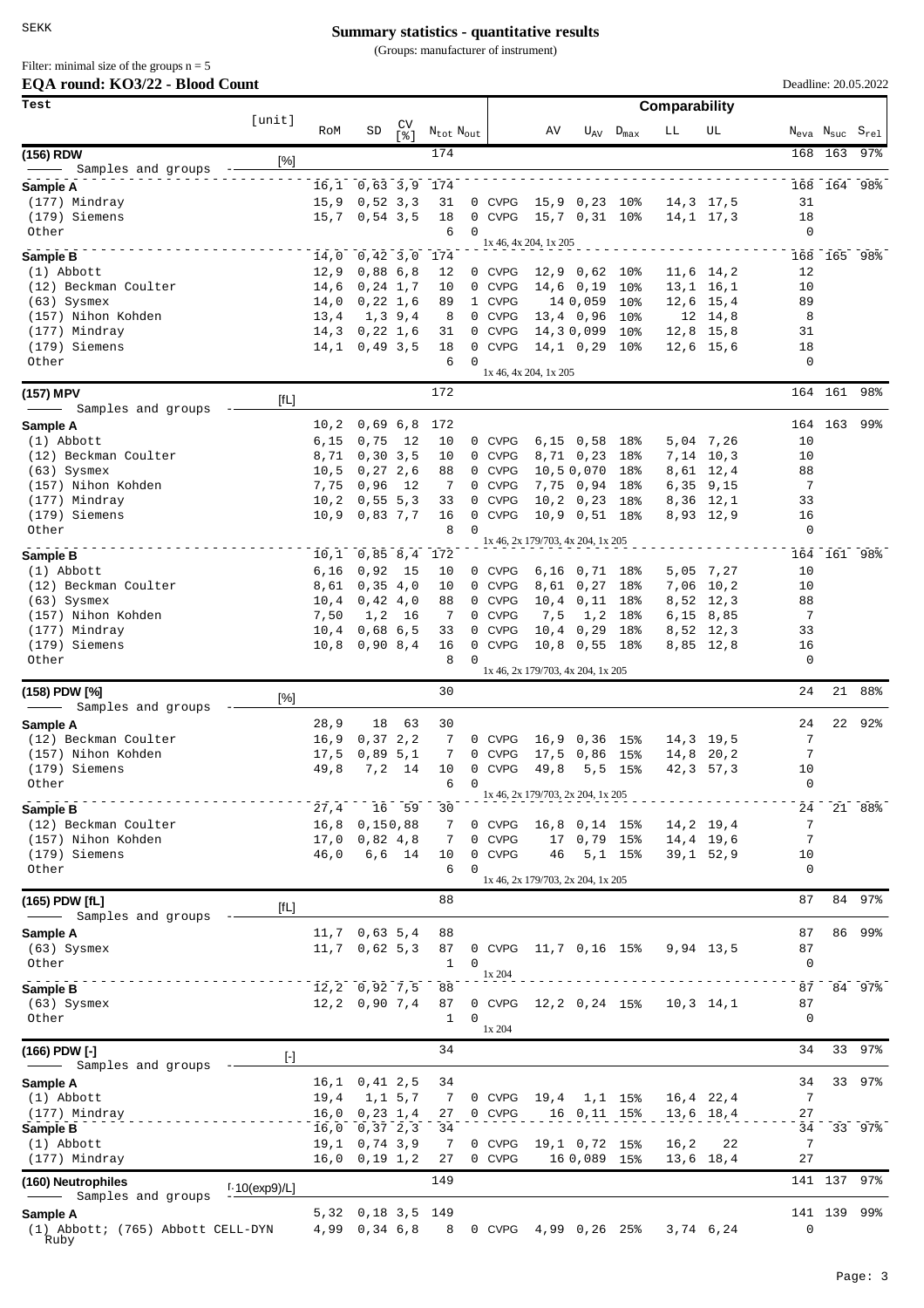(Groups: manufacturer of instrument)

Filter: minimal size of the groups  $n = 5$ 

| EQA round: KO3/22 - Blood Count                        |                  |              |                                            |            |                                   |                |                               |                                  |                    |                                |                            | Deadline: 20.05.2022 |         |                                                    |
|--------------------------------------------------------|------------------|--------------|--------------------------------------------|------------|-----------------------------------|----------------|-------------------------------|----------------------------------|--------------------|--------------------------------|----------------------------|----------------------|---------|----------------------------------------------------|
| Test                                                   |                  |              |                                            |            |                                   |                |                               |                                  |                    |                                |                            |                      |         |                                                    |
|                                                        | [unit]           | RoM          | SD                                         | CV<br>5.81 | $N_{\text{tot}}$ $N_{\text{out}}$ |                | AV                            |                                  | $U_{AV}$ $D_{max}$ | LL                             | UL                         |                      |         | $N_{\text{eva}}$ $N_{\text{suc}}$ $S_{\text{rel}}$ |
| (160) Neutrophiles                                     | $1.10$ (exp9)/L] |              |                                            |            | 149                               |                |                               |                                  |                    |                                |                            |                      | 141 137 | 97%                                                |
| Samples and groups                                     |                  |              |                                            |            |                                   |                |                               |                                  |                    |                                |                            |                      |         |                                                    |
| Sample A<br>(12) Beckman Coulter                       |                  | 5,32<br>5,16 | 0,18 3,5 149<br>0,13,2,6                   |            | 9                                 | 0 CVP          |                               | 5,330,036 25%                    |                    |                                | 3,99 6,67                  | 9                    |         | 141 139 99%                                        |
| $(63)$ Sysmex                                          |                  | 5,33         | 0, 12, 2, 3                                |            | 85                                | 0 CVP          |                               | 5,330,036                        | 25%                |                                | 3,99 6,67                  | 85                   |         |                                                    |
| (177) Mindray                                          |                  | 5,52         | 0, 14, 2, 5                                |            | 22                                | 0 CVP          |                               | 5,330,036                        | 25%                |                                | 3,99 6,67                  | 22                   |         |                                                    |
| (179) Siemens                                          |                  | 5,22         | 0, 24, 4, 6                                |            | 18                                | 1 CVP          |                               | 5,330,036 25%                    |                    |                                | 3,99 6,67                  | 18                   |         |                                                    |
| Other                                                  |                  |              |                                            |            | 7<br>$\Omega$                     |                | 2x 1, 1x 46, 3x 157, 1x 204   |                                  |                    |                                |                            | 7                    |         |                                                    |
| Sample B                                               |                  |              | 3,32 0,18 5,5 149                          |            |                                   |                |                               |                                  |                    |                                |                            |                      |         | 141 137 97%                                        |
| (1) Abbott; (765) Abbott CELL-DYN<br>Ruby              |                  | 2,72         | 0, 29                                      | 11         | 8                                 | 1 CVPG         |                               | 2,72 0,28                        | 25%                | 2,04                           | 3,4                        | 0                    |         |                                                    |
| (12) Beckman Coulter                                   |                  | 3,29         | 0,13,4,0                                   |            | 9                                 | 0 CVP          |                               | 3,34 0,033                       | 25%                | 2,5                            | 4,18                       | 9                    |         |                                                    |
| $(63)$ Sysmex<br>(177) Mindray                         |                  |              | $3,35$ 0, 11 3, 2<br>3,50 0,085 2,4        |            | 85<br>22                          | 0 CVP<br>0 CVP |                               | 3,340,033<br>3,34 0,033 25%      | 25%                |                                | 2,5 4,18<br>$2,5$ 4, 18    | 85<br>22             |         |                                                    |
| (179) Siemens                                          |                  |              | $3,07$ 0,25 8,0                            |            | 18                                | 1 CVP          |                               | 3,34 0,033 25%                   |                    |                                | $2,5$ 4, 18                | 18                   |         |                                                    |
| Other                                                  |                  |              |                                            |            | 7<br>$\Omega$                     |                | 2x 1, 1x 46, 3x 157, 1x 204   |                                  |                    |                                |                            | 7                    |         |                                                    |
|                                                        |                  |              |                                            |            | 150                               |                |                               |                                  |                    |                                |                            |                      | 142 137 | 96%                                                |
| (161) Lymphocytes<br>Samples and groups                | $1.10$ (exp9)/L] |              |                                            |            |                                   |                |                               |                                  |                    |                                |                            |                      |         |                                                    |
| Sample A                                               |                  |              | 3,21 0,13 4,1 150                          |            |                                   |                |                               |                                  |                    |                                |                            |                      | 142 141 | 99%                                                |
| (1) Abbott; (765) Abbott CELL-DYN<br>Ruby              |                  | 3,67         | 0, 16, 4, 2                                |            | 8                                 | 0 CVPG         |                               | 3,67 0,12 25%                    |                    |                                | 2,75 4,59                  | $\mathbf 0$          |         |                                                    |
| (12) Beckman Coulter                                   |                  |              | $3,00$ 0,15 4,9                            |            | 9                                 | 0 CVP          |                               | 3,20,025                         | 25%                | 2,4                            | 4                          | 9                    |         |                                                    |
| $(63)$ Sysmex                                          |                  |              | 3,24 0,076 2,3                             |            | 86                                | 0 CVP          |                               | 3, 20, 025                       | 25%                | 2,4                            | 4                          | 86                   |         |                                                    |
| (177) Mindray<br>(179) Siemens                         |                  |              | 3,22 0,096 3,0<br>$2,95$ 0,19 6,3          |            | 22<br>18                          | 0 CVP<br>1 CVP |                               | 3, 20, 025<br>$3, 2, 0, 025$ 25% | 25%                | 2,4<br>2,4                     | 4<br>4                     | 22<br>18             |         |                                                    |
| Other                                                  |                  |              |                                            |            | 7<br>$\Omega$                     |                |                               |                                  |                    |                                |                            | 7                    |         |                                                    |
|                                                        |                  |              | 0,714,0,047,6,6                            |            | 150                               |                | 2x 1, 1x 46, 3x 157, 1x 204   |                                  |                    |                                |                            |                      |         | 142 137 96%                                        |
| Sample B<br>(1) Abbott; (765) Abbott CELL-DYN          |                  |              | $1,12$ 0,33                                | 30         | 8                                 | 0 CVPG         | 1,12 0,25                     |                                  | 25%                | 0,84                           | 1,4                        | $\mathbf 0$          |         |                                                    |
| Ruby                                                   |                  |              |                                            |            | 9                                 | 0 CVP          |                               |                                  |                    |                                |                            | 9                    |         |                                                    |
| (12) Beckman Coulter<br>(63) Sysmex                    |                  |              | $0,735$ $0,052$ $7,1$<br>$0,709$ 0,033 4,6 |            | 86                                | 1 CVP          | 0,709,0089<br>0,709,0089      |                                  | 25%<br>25%         |                                | 0,531 0,887<br>0,5310,887  | 86                   |         |                                                    |
| (177) Mindray                                          |                  |              | 0,710,0,038,5,4                            |            | 22                                | 0 CVP          | 0,709,0089                    |                                  | 25%                | 0,531 0,887                    |                            | 22                   |         |                                                    |
| (179) Siemens                                          |                  |              | $0,655$ 0,08                               | 12         | 18                                | 1 CVP          | 0,709,0089                    |                                  | 25%                |                                | 0,531 0,887                | 18                   |         |                                                    |
| Other                                                  |                  |              |                                            |            | 7<br>$\Omega$                     |                | 2x 1, 1x 46, 3x 157, 1x 204   |                                  |                    |                                |                            | 7                    |         |                                                    |
| (162) Monocytes                                        | $1.10$ (exp9)/L] |              |                                            |            | 148                               |                |                               |                                  |                    |                                |                            |                      | 132 129 | 98%                                                |
| Samples and groups                                     |                  |              | 0,544 0,087                                | 16         | 148                               |                |                               |                                  |                    |                                |                            |                      | 132 130 | 98%                                                |
| Sample A<br>(1) Abbott                                 |                  |              | $0,553$ 0,083                              | 15         | 10                                | 0 CVP          |                               | 0,560,016                        | 50%                |                                | $0,28$ 0,84                | 10                   |         |                                                    |
| (12) Beckman Coulter                                   |                  |              | $0,505$ 0,007 1,5                          |            | 9                                 | 0 CVP          |                               | 0,560,016                        | 50%                |                                | $0, 28$ 0,84               | 9                    |         |                                                    |
| $(63)$ Sysmex                                          |                  |              | $0,596$ $0,042$ 7,0                        |            | 84                                | 0 CVP          |                               | 0,560,01650                      |                    |                                | $0,28$ 0,84                | 84                   |         |                                                    |
| (177) Mindray<br>(179) Siemens; (737) Siemens Advia    |                  |              | $0,459$ $0,037$ $8,1$<br>$0,422,0,045$ 11  |            | 22<br>16                          | 0 CVP          | 0 CVPG 0,422 0,028 50%        | 0,560,016                        | 50%                |                                | $0,28$ 0,84<br>0,2110,633  | 22<br>0              |         |                                                    |
| 120, 2120, 2120i                                       |                  |              |                                            |            |                                   |                |                               |                                  |                    |                                |                            |                      |         |                                                    |
| Other                                                  |                  |              |                                            |            | 7<br>$\Omega$                     |                | 1x 46, 3x 157, 2x 179, 1x 204 |                                  |                    |                                |                            | 7                    |         |                                                    |
| Sample B                                               |                  |              | 0,326 0,053 16                             |            | 148                               |                |                               |                                  |                    |                                |                            |                      |         | 132 130 98%                                        |
| $(1)$ Abbott<br>(12) Beckman Coulter                   |                  |              | $0,311$ $0,051$<br>0,295,0,008,2,8         | 16         | 10<br>9                           | 0 CVP<br>0 CVP |                               | $0,320,01050$ \$<br>0,320,010    | 50%                |                                | $0,16$ 0,48<br>$0,16$ 0,48 | 10<br>9              |         |                                                    |
| $(63)$ Sysmex                                          |                  |              | $0,340$ $0,03$ 8,9                         |            | 84                                | 0 CVP          |                               | 0,320,010                        | 50%                |                                | $0,16$ 0,48                | 84                   |         |                                                    |
| (177) Mindray                                          |                  |              | $0,255$ 0,03                               | 12         | 22                                | 0 CVP          |                               | 0,320,010                        | 50%                |                                | $0,16$ 0,48                | 22                   |         |                                                    |
| (179) Siemens; (737) Siemens Advia<br>120, 2120, 2120i |                  |              | 0,433,0,099                                | 23         | 16                                |                | 0 CVPG 0,433 0,061 50%        |                                  |                    | $0,216$ 0,65                   |                            | 0                    |         |                                                    |
| Other                                                  |                  |              |                                            |            | 7<br>0                            |                | 1x 46, 3x 157, 2x 179, 1x 204 |                                  |                    |                                |                            | 7                    |         |                                                    |
| (163) Eosinophils                                      |                  |              |                                            |            | 148                               |                |                               |                                  |                    |                                |                            |                      |         | 148 143 97%                                        |
| Samples and groups                                     | $1.10$ (exp9)/L] |              |                                            |            |                                   |                |                               |                                  |                    |                                |                            |                      |         |                                                    |
| Sample A                                               |                  |              | $0,208$ 0,022                              |            | 10 148                            | <b>CVP</b>     |                               |                                  |                    | $0,208,0044,50$ % $0,1040,312$ |                            |                      | 148 145 | 98%                                                |
| $(1)$ Abbott<br>(12) Beckman Coulter                   |                  |              | 0,213 0,027<br>0,205,0,007,3,6             | 13         | 10<br>0<br>9<br>0                 |                |                               |                                  |                    |                                |                            | 10<br>9              |         |                                                    |
| $(63)$ Sysmex                                          |                  |              | $0,208$ 0,02 9,4                           |            | 84<br>0                           |                |                               |                                  |                    |                                |                            | 84                   |         |                                                    |
| (177) Mindray                                          |                  |              | 0,216,0,022                                | 10         | 22<br>0                           |                |                               |                                  |                    |                                |                            | 22                   |         |                                                    |
| (179) Siemens                                          |                  |              | 0,195,0,031                                | 16         | 0<br>18                           |                |                               |                                  |                    |                                |                            | 18                   |         |                                                    |
| Other                                                  |                  |              |                                            |            | 5<br>$\Omega$                     |                | 1x 46, 3x 157, 1x 204         |                                  |                    |                                |                            | 5                    |         |                                                    |
| Sample B                                               |                  |              | 0,117 0,017 14 148                         |            |                                   |                |                               |                                  |                    | CVP 0,117,0034 50% 0,058 0,176 |                            |                      |         | 148 145 98%                                        |
| $(1)$ Abbott                                           |                  |              | 0,112 0,016                                | 14         | 10<br>0                           |                |                               |                                  |                    |                                |                            | 10<br>9              |         |                                                    |
| (12) Beckman Coulter<br>$(63)$ Sysmex                  |                  |              | 0,110,0,015<br>0,119,0,014                 | 13<br>11   | 9<br>0<br>84<br>0                 |                |                               |                                  |                    |                                |                            | 84                   |         |                                                    |
| (177) Mindray                                          |                  |              | $0,126$ 0,015                              | 12         | 22<br>0                           |                |                               |                                  |                    |                                |                            | 22                   |         |                                                    |
| (179) Siemens                                          |                  |              | 0,090,0,018                                | 20         | 18<br>0                           |                |                               |                                  |                    |                                |                            | 18                   |         |                                                    |
| Other                                                  |                  |              |                                            |            | 5<br>0                            |                | 1x 46, 3x 157, 1x 204         |                                  |                    |                                |                            | 5                    |         |                                                    |